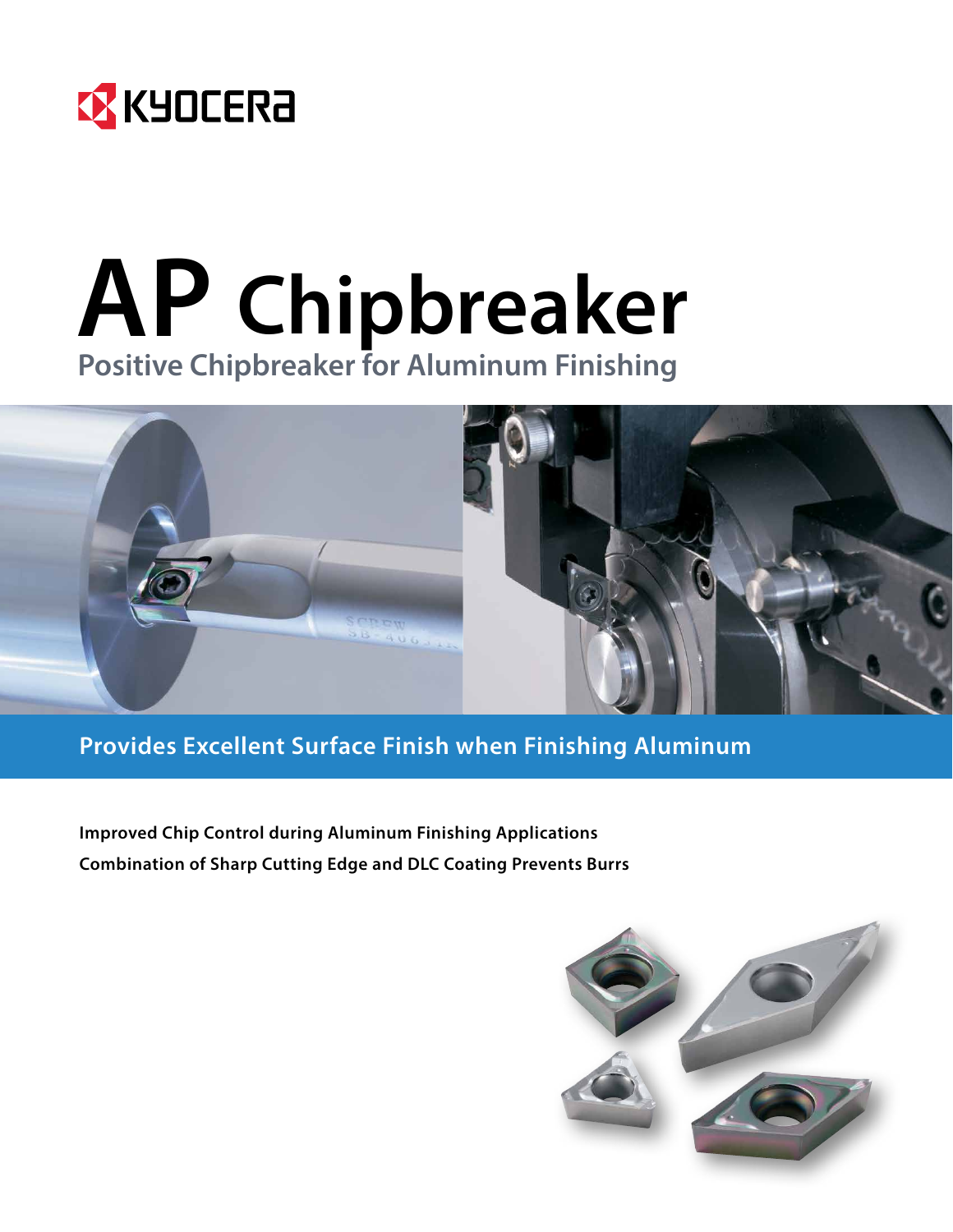# **AP Chipbreaker**

**Improved Chip Control Aluminum Finishing Applications** Applicable Chipbreaker Range



## *1* **Improved Chip Control during Finishing**

#### **Optimized chipbreaker provides better chip control**



Chip Control Comparison (Internal Evaluation)

#### **External Turning**









Cutting Conditions : Vc = 1,310 sfm, D.O.C. =  $0.020$ ", f =  $0.006$  ipr, Wet, CC \*\* 3251 Type Workpiece : 6061

#### **Internal Turning**







Competitor C

Cutting Conditions : Vc = 1,310 sfm, D.O.C. = 0.079",  $f = 0.006$  ipr, Wet, CC \*\* 3251 Type Workpiece : 6061

**AP chipbreaker showed better chip control than competitors for both external and internal turning**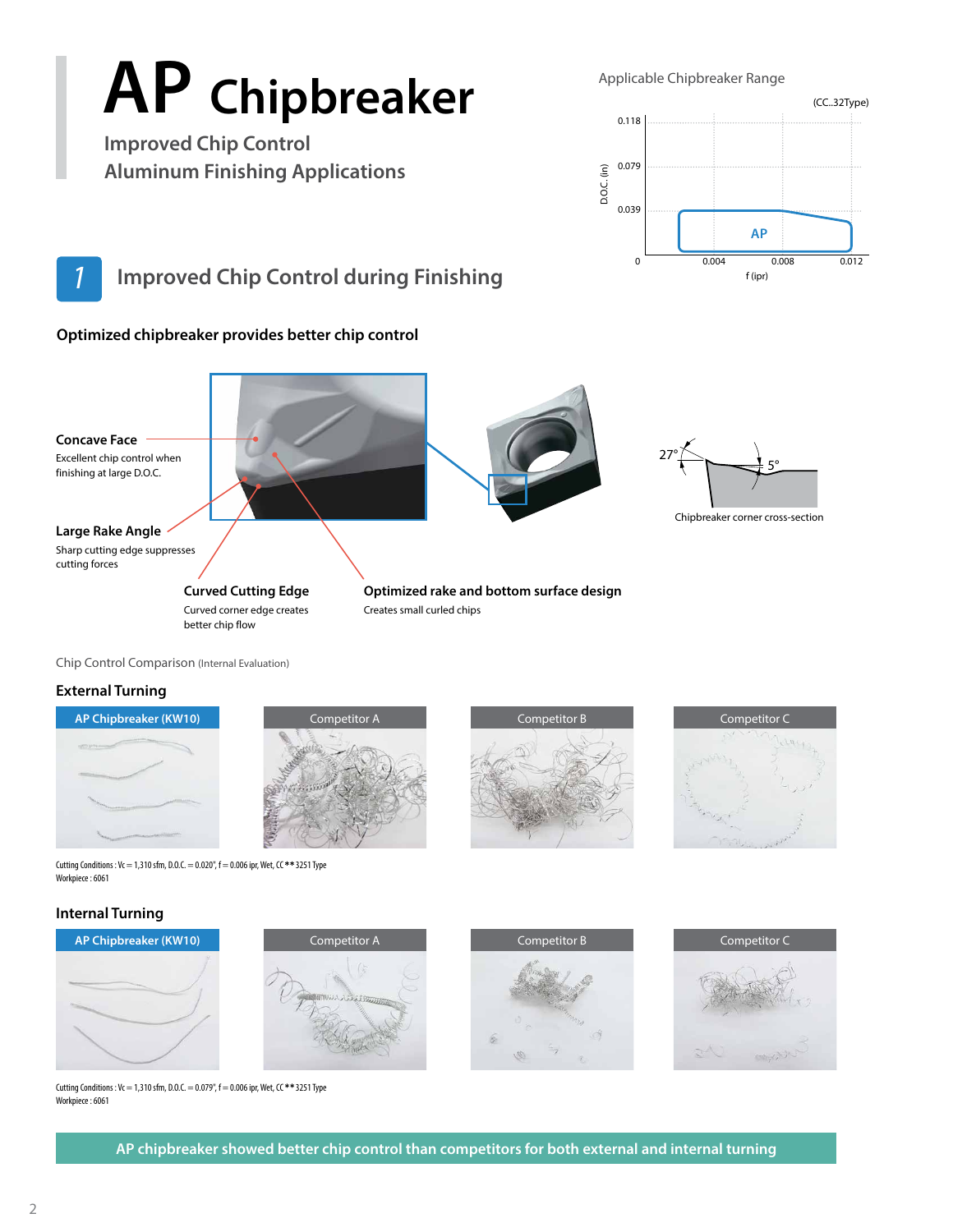*2* **Sharp Cutting Edge and DLC Coating Prevent Burrs**

Burr Comparison when Exiting the Hole (Internal Evaluation)

Cutting Conditions : Vc = 1,310 sfm, D.O.C. = 0.010",  $f = 0.005$  ipr, CC \*\* 3251 Type, Wet, External Turning



**AP Chipbreaker (PDL010) suppressed burrs of exiting the hole**

Groove in workpiece



Chipbreaker corner cross-section



**Welding**

#### **Excellent Surface Finish with Aluminum Welding Resistance**

Workpiece : 5052

Welding Resistance Comparison (Internal Evaluation)



**PDL Coating**

Competitor D

Cutting Conditions : Vc = 2,630 sfm,  $fz = 0.004$  ipr, D.O.C.  $\times$  ae = 0.118"  $\times$  0.197", Dry Cutter Dia. Ø0.984" Workpiece : 5052 Cutting Length : 187 ft

#### **Achieves Long Tool Life with Hardness Close to that of Diamond**

High Hardness with Kyocera's Proprietary Hydrogen-free DLC Coating

Coating Properties (Internal Evaluation)